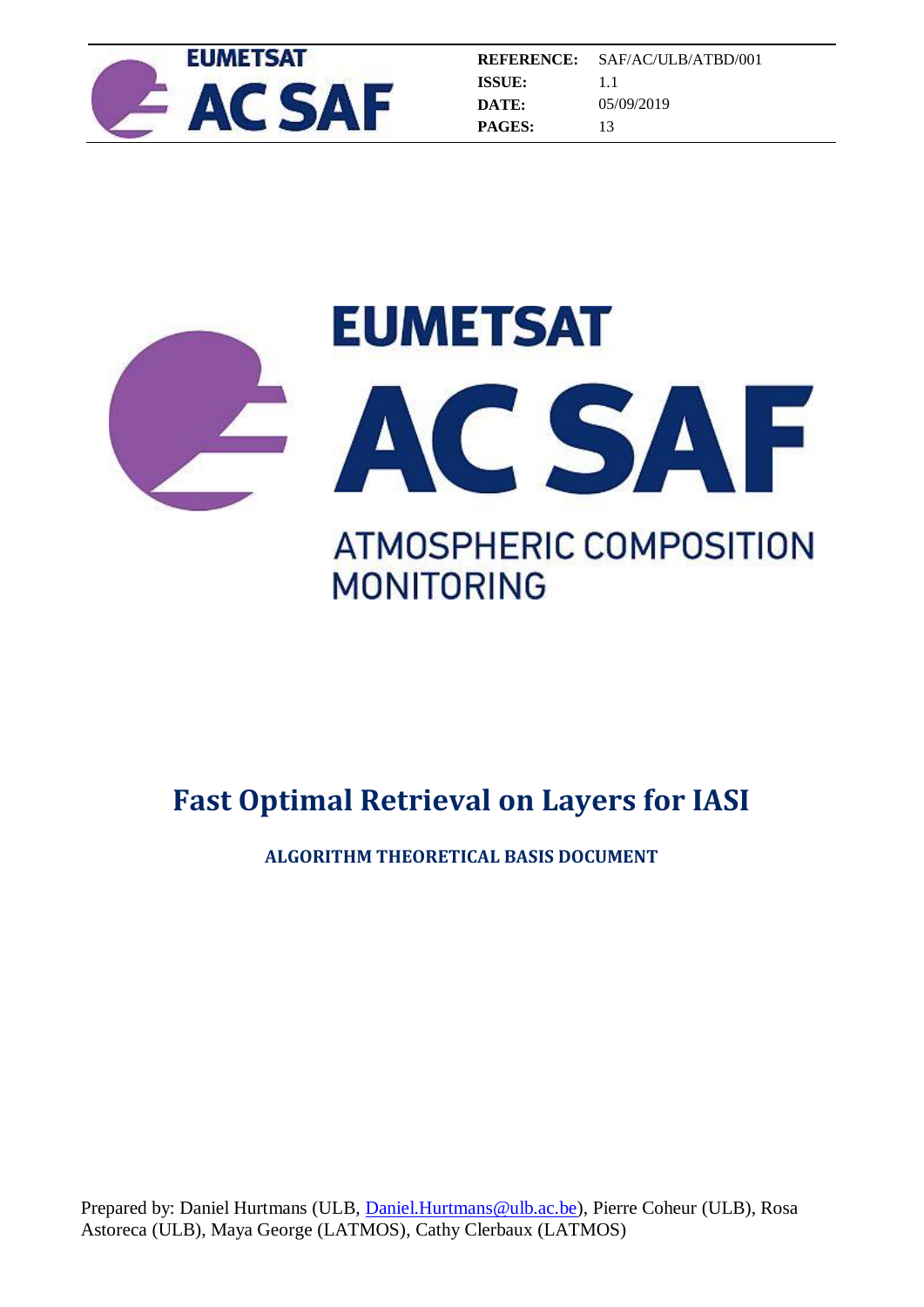

# **DOCUMENT STATUS SHEET**

| <b>Issue</b> | Date       | Modified items / Reason for change              |
|--------------|------------|-------------------------------------------------|
|              | 20/02/2014 | First version of the Forli ATBD                 |
|              | 05/09/2019 | Flowchart describing the OE in Forli was added. |
|              |            |                                                 |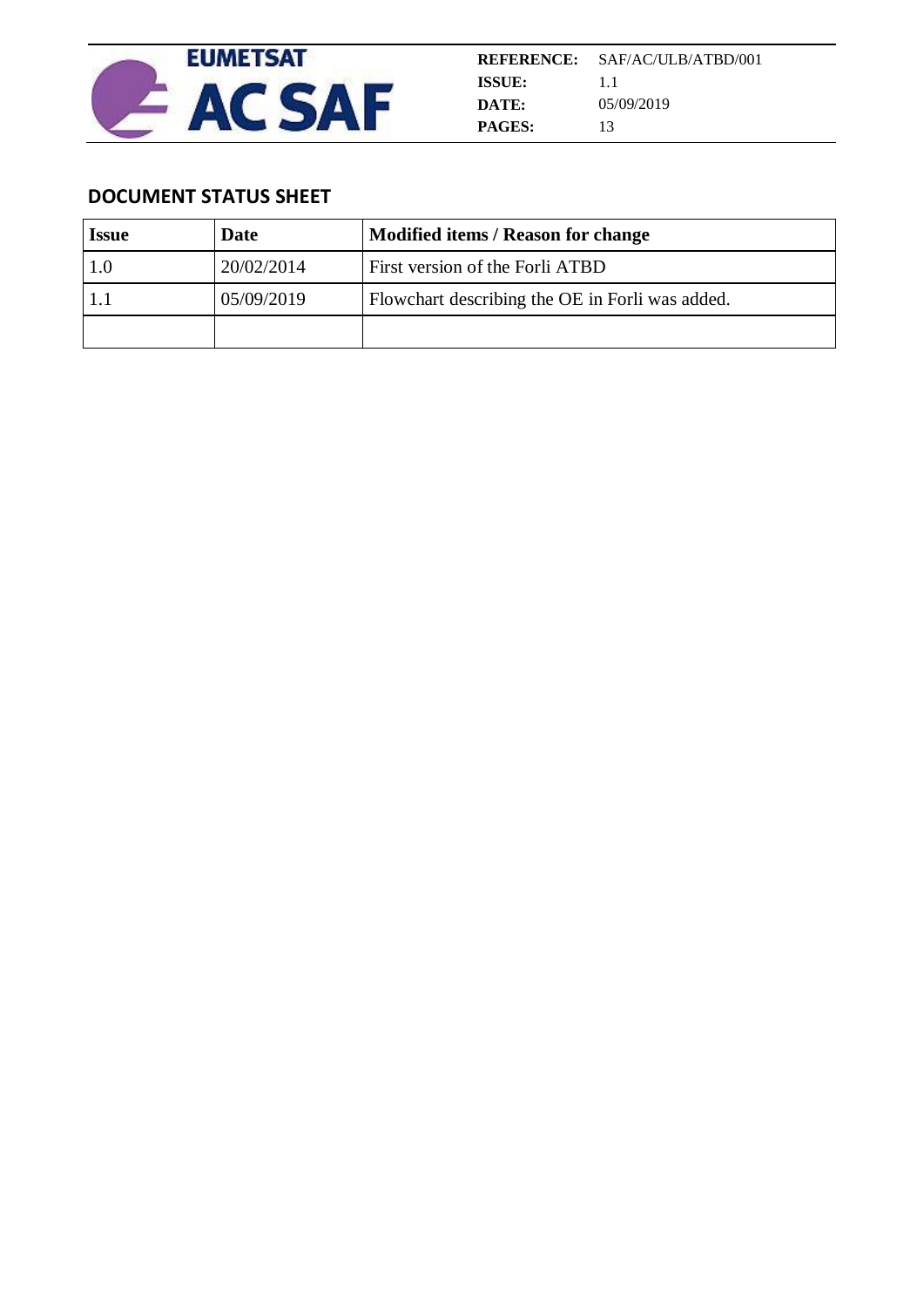

## Table of contents:

| 2.   | <b>Flowchart.</b> |  |
|------|-------------------|--|
| 3.   |                   |  |
| 3.1. |                   |  |
|      |                   |  |
|      | 3.1.2.            |  |
|      |                   |  |
|      | 3.2.1.            |  |
|      | 3.2.2.            |  |
| 3.3. |                   |  |
|      | 3.3.1.            |  |
|      | 3.3.2.            |  |
|      | 3.3.3.            |  |
|      | 3.3.4.            |  |
|      | 3.3.5.            |  |
|      | 3.3.6.            |  |
| 4.   |                   |  |
| 5.   |                   |  |

## **List of Tables:**

## No table of figures entries found.

 $\ldots$ 

## **List of Figures:**

Figure 1: Flowchart describing the Forli Optimal Estimation.

#### No table of figures entries found.

. . . . .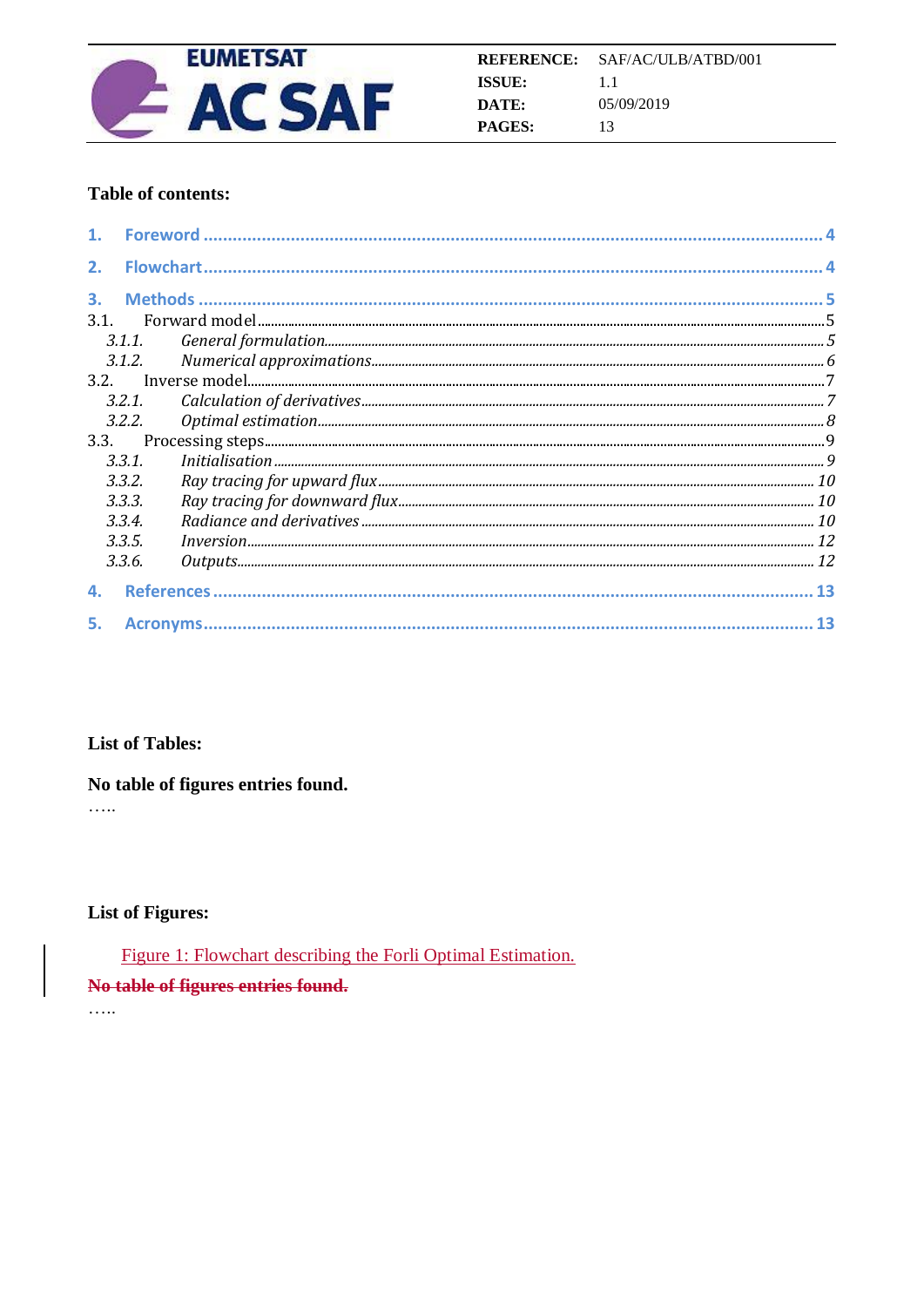# **1. Foreword**

The Fast Optimal/Operational Retrieval on Layers for IASI (FORLI) is a dedicated radiative transfer and retrieval software for IASI. It was developed at the Université Libre de Bruxelles (ULB; Hurtmans et al., 2012) in collaboration with LATMOS/IPSL, with the objective to provide global concentration distributions of atmospheric trace gases. For the inversion step, it relies on a scheme based on the widely used Optimal Estimation theory (Rodgers, 2000). Three versions of the software have currently been set-up to process IASI level 1C radiances in near-real-time, for vertical profile retrievals of  $CO$ ,  $O_3$  and  $HNO_3$ . The IASI  $CO$  product has already been These three versions are to be implemented at the EUMETSAT -CAF in the frame of the O3M-AC SAF CDOP-2 ( $\Theta$ 3M-AC SAF CDOP-2 Agreement Signed on March 2012), while the O<sub>3</sub> and HNO<sub>3</sub> products will be implemented soon within the CDOP-3 agreement (started on March 2017), to enhance the suite of trace gas products provided by the O3MSAFAC SAF.

# **2. Flowchart**

The following flowchart diagram describes the retrieval sequence of the algorithm. The processes are described in the Methods section below.



# **Optimal Estimation in Forli**

Figure 1: Flowchart describing the Forli Optimal Estimation.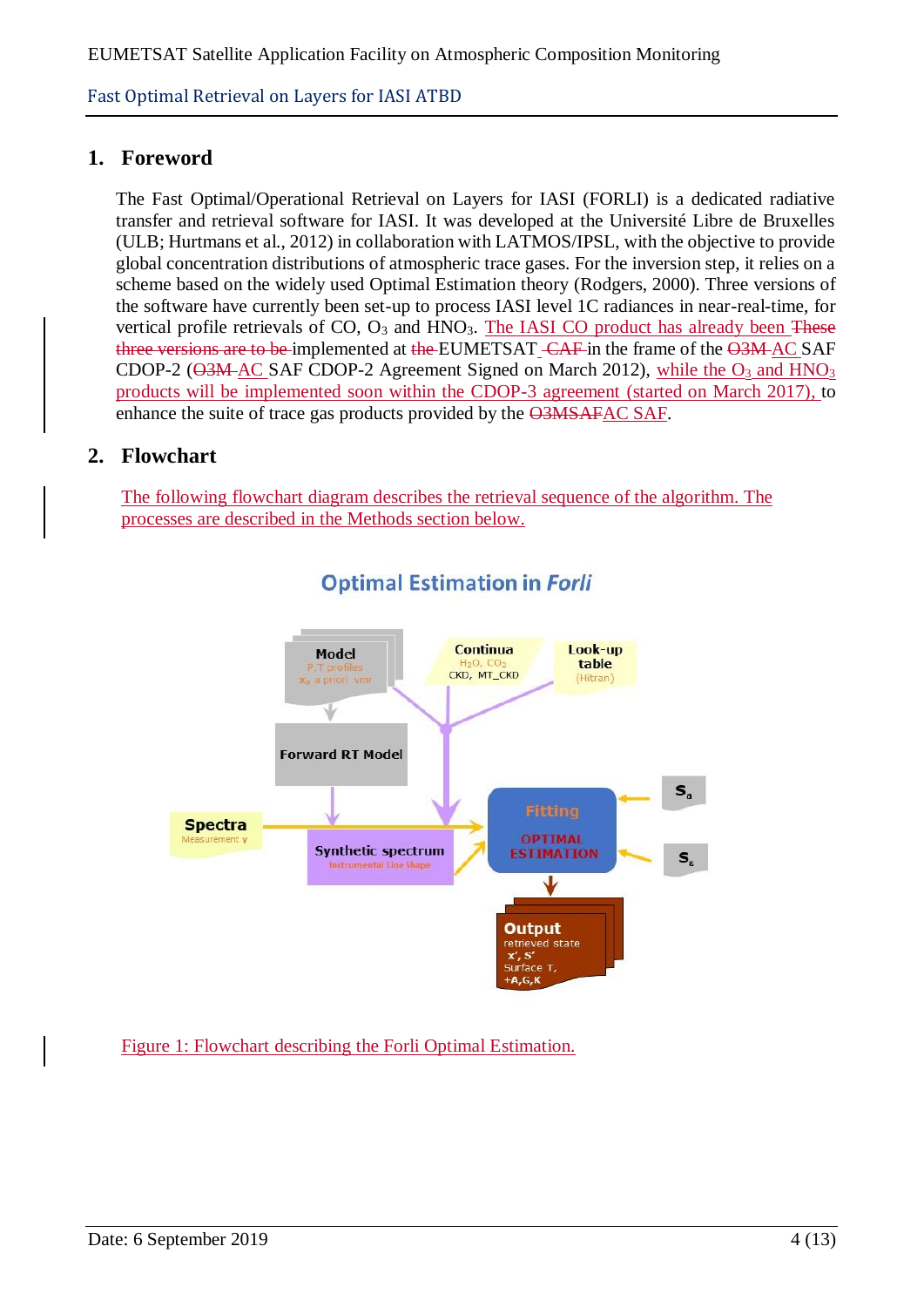# **3. Methods**

## **Forward model**

## *General formulation*

## $3.1.1.1$  Ray tracing for upward flux

The Ray-tracing defines for off-nadir geometries the light path *s* versus the altitude *z*. The sphericity of the Earth is explicitly accounted for in FORLI by including a local radius of curvature for the Earth  $R_{\oplus}$  and the index of refraction of air. The elementary path is then written as

as  

$$
ds = \frac{n(z)(z + R_{\oplus})dz}{\sqrt{n^2(z)(z + R_{\oplus})^2 - R_{\oplus}^2 n^2(z_G)\sin(\theta)}}
$$
(1)

where  $n(z)$  is the index of refraction of air at altitude z and  $\theta$  the zenithal angle at the surface.

The altitude dependency of  $n(z)$  is expressed through the variation of temperature, pressure and humidity and is modeled using the Birch and Downs formulation (Birch and Downs, 1994). The index of refraction is considered wavenumber independent in the IASI spectral range. In order to calculate the path along the line of sight, Eq. (1) is integrated using a numerical method, as no analytical closed form exists.

## 3.1.1.2 Radiative transfer

Local thermodynamic equilibrium is assumed. The monochromatic upwelling radiance at TOA is then calculated as

Local thermodynamic equilibrium is assumed.  
The monochromatic upwelling radiance at TOA is then calculated as  

$$
L^{\uparrow}(\tilde{v};\theta,z) = L^{\uparrow}(\tilde{v};\theta,0) \tau(\tilde{v};\theta,0,z) + \int_0^z J(\tilde{v};\Omega,z') \frac{\partial \tau(\tilde{v};\theta,z',z)}{\partial z'} dz'
$$
(2)

where  $\hat{L}(\tilde{v};\theta,0)$  is the radiance at the start of the light path at wavenumber  $\tilde{v}$ ,  $\tau(\tilde{v};\theta,z',z)$  is the transmittance from altitudes  $z'$  to  $z$ .

## *Atmospheric source term*

 $J(\tilde{v}, \Omega, z')$ , the atmospheric source term, is expressed in FORLI by the black-body emission function  $B(\tilde{v},T)$  as a non-scattering medium is assumed.

## *Transmittance*

The transmittance 
$$
\tau(\tilde{\nu}; \theta, z', z)
$$
 in equation (2) is related to the absorption coefficient  $\kappa$  by:  
\n
$$
\tau(\tilde{\nu}; \theta, z', z) = \exp\left[-\int_{z'}^{z} \sum_{j} \kappa_{j}(\tilde{\nu}; z'') \rho_{j}(z'') \frac{\partial s(\theta, z'')}{\partial z''} dz''\right]
$$
\n(3)

where *j* refers to a given gaseous species,  $\rho_j(z'')$  is the molecular density of that species at altitude  $z''$ , and  $s(\theta, z'')$  is the curvilinear path determined by the ray tracing. The absorption coefficient  $\kappa$  contains absorption features described by single spectral lines and broadband formulations (e.g. continua).

## *Earth's source radiance*

 $L^{\uparrow}(\tilde{\nu};\theta,0)$ , the Earth source radiance in equation (2) is calculated as: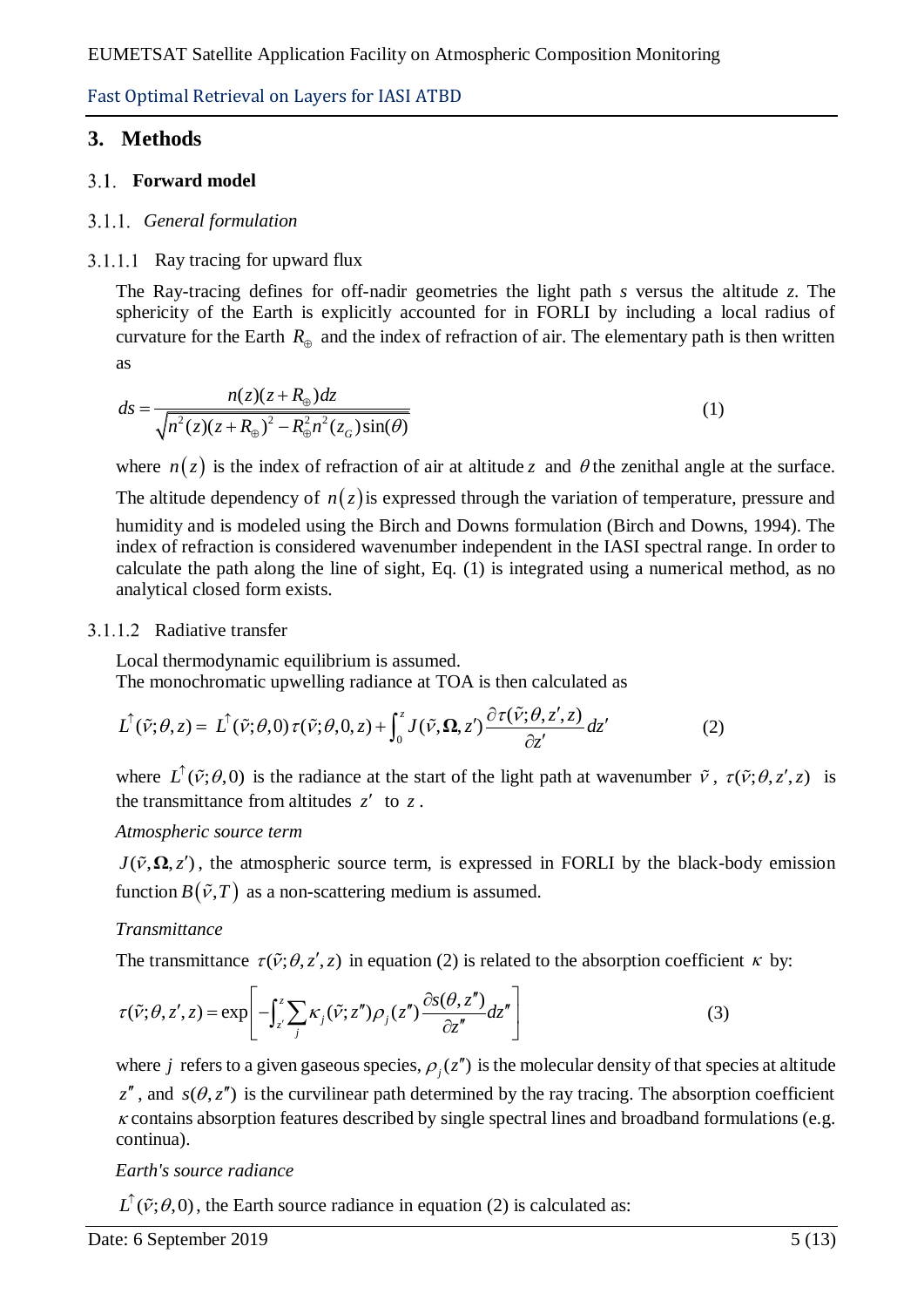Fast Optimal Retrieval on Layers for IASI ATBD  

$$
L^{\uparrow}(\tilde{v};\theta,0) = \delta(\tilde{v})B(T_{\rm skin}) + (1-\delta(\tilde{v}))L_0^{\downarrow\dagger}(\tilde{v}) + \alpha(\tilde{v})L_0^{\downarrow\dagger}(\tilde{v})
$$
(4)

where  $\tilde{\sigma}(\tilde{v})$  is the surface emissivity,  $B(T_{\text{skin}})$  is the ground black-body Planck function at the

ground temperature 
$$
T_{\text{skin}}
$$
 ;  
\n
$$
L_0^{\downarrow \dagger}(\tilde{\nu}) = \frac{1}{\pi} \int_0^{2\pi} d\phi \int_0^{\pi/2} d\theta \ L_0^{\downarrow}(\tilde{\nu}; \theta) \sin(\theta) \cos(\theta)
$$
\n(5)

is the mean radiance associated to the total downward flux reaching the surface, integrated upon all the geometries considering a Lambertian surface;  $\alpha(\tilde{v})L_0^{\downarrow \hat{a}}(\tilde{v})$  is the fraction of sun light that is retro-reflected in the direction of the sounding beam, which depends on the sun azimuthal angle and the surface effective reflectivity  $\alpha(\tilde{\nu})$ . In FORLI both contribution from Lambertian and

specular reflections are explicitly taken into account, following:  
\n
$$
\alpha(\tilde{\nu}) = ((1 - \tilde{\alpha}(\tilde{\nu}))\mu_{\delta 0} + \rho \mu_{glint})6.7995 \times 10^{-5}
$$
\n(6)

With

$$
\mu_{\delta 0} = \frac{\cos \theta^{\delta}}{\pi} \tag{7}
$$

$$
\mu_{\delta 0} = \frac{\cos \theta + \cos \theta^{\delta}}{\sqrt{2[1 + \sin \theta^{\delta} \sin \theta \cos(\phi - \phi^{\delta}) - \cos \theta \cos \theta^{\delta}]}}
$$
(8)

where  $\theta$ ,  $\theta^{\dot{a}}$ ,  $\phi$  and  $\phi^{\dot{a}}$  are the sun and satellite zenithal and azimuthal angles respectively, and where  $\rho$  in equation (6) is the effective reflectivity for specular reflection; the last factor on the right hand side of that equation is the solar solid angle. Note that  $L_0^{\downarrow \hat{a}}(\tilde{\nu})$  in equation (4) is modeled by a Planck blackbody function at 5700 K, without including spectral lines.

#### *Numerical approximations*

## 3.1.2.1 Radiative transfer in a layered atmosphere

A discretized layered atmosphere is considered. The convention adopted here is to label the levels from 0 to N for altitudes starting from ground to the TOA, with an atmospheric layer bounded by two levels. The layer index is then ranging from  $1$  to  $N$ . For each layer, average parameters  $(e.g. \overline{T}_i, \overline{P}_i, \ldots)$  are computed.

## *Light path*

Equation (1) is integrated for each layer using a Gauss-Kronrod quadrature scheme.

## *Partial columns*

For each layer, the partial column of each molecule  $j$  is computed using

$$
PC_{i,j} = \int_{z_i}^{z_i+1} \rho_j(z) \frac{ds(z)}{dz} dz
$$
 (9)

where  $\rho_j(z)$  is the molecular density (in molecule/cm<sup>3</sup>).

*Earth's source radiance*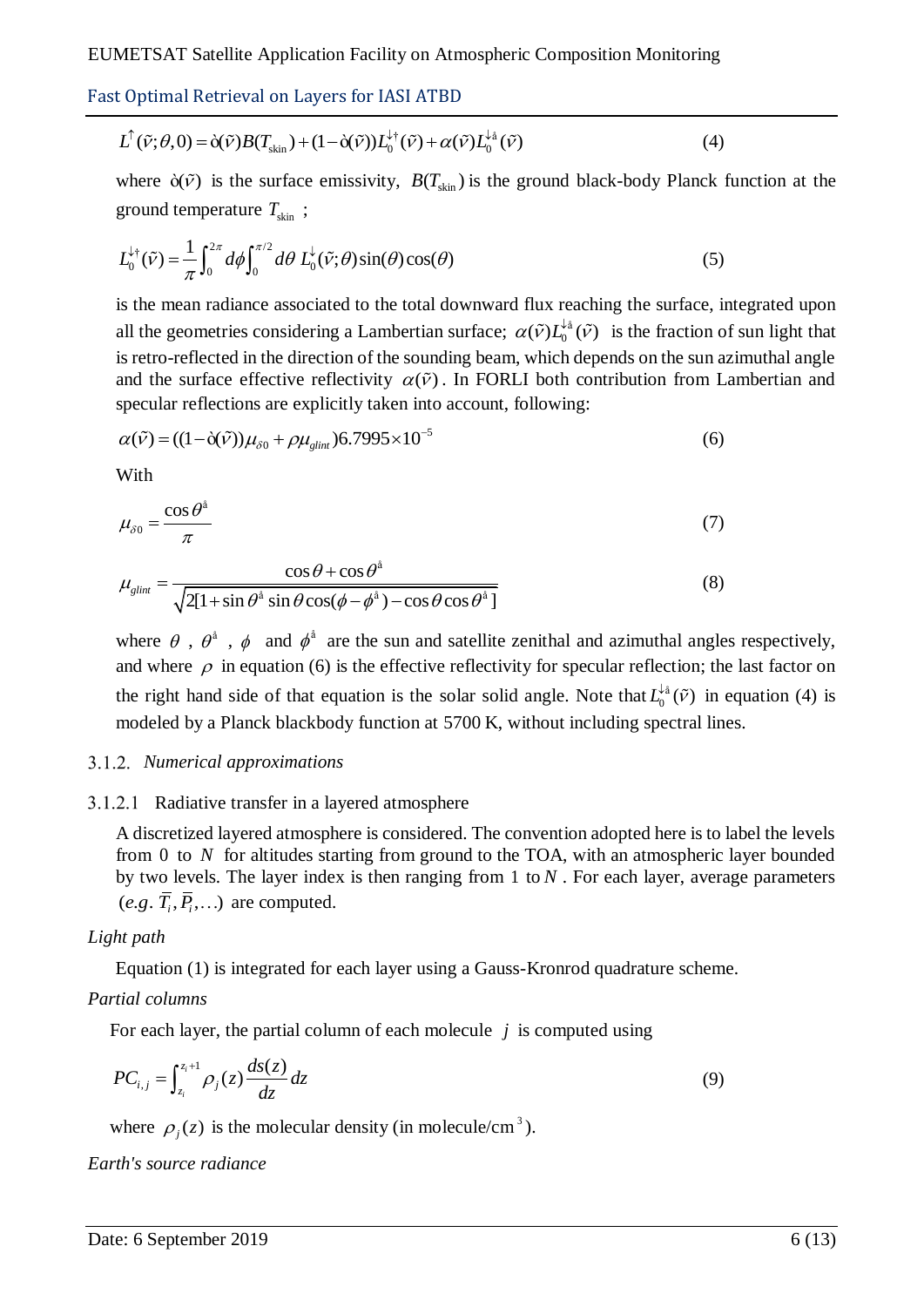$L^{\uparrow}(\tilde{\nu};\theta,0)$  is evaluated using two recursions similar to equation (4), the first being to approximate the downward flux  $L_0^{\downarrow \dagger}(\tilde{\nu})$ . This is achieved by computing an effective downward radiance with an zenithal angle of 53.5<sup>°</sup>, which approximates the integral within a few percent for ò‰0.9 (Turner, 2004).

## *Layer transmittance and radiance*

Equation (2) is discretized using a recursive representation evaluated successively for each layer  $i = 1...N$ :

$$
L_i^{\uparrow} = \overline{B_i} + (L_{i-1}^{\uparrow} - \overline{B_i})\tilde{\tau}_i
$$
\n(10)

where  $\overline{B_i}$  is the Planck function for layer *i* at the average temperature  $\overline{T_i}$  and  $\tilde{\tau}_i = \tau(\tilde{\nu}; z_i, z_{i-1})$  is the effective transmittance of that layer.

Effective transmittances are computed for each layer using a formulation close to the analytical form equation (3), but using the average parameters:

$$
\tilde{\tau}_i = \exp\left[-\sum_j PC_{i,j}\sum_l \kappa_{j,l}(\tilde{v}; \overline{T}_i, \overline{P}_i)\right]
$$
\n(11)

where  $i$  refers to the layer;  $j$ , to the molecular species; and  $l$ , to the spectral line when relevant. For water vapor, the water concentration enters in the line shapes definition, and we should rigorously write  $\kappa_{j,l}(\tilde{v}; \overline{T}_i, \overline{P}_i, \text{VMR}_{j,l})$ .

*Multiplication factors*

FORLI works with unit less multiplying factors  $M_{i,j}$  instead of the partial columns  $PC_{i,j}$ themselves (see also section 2 of SAF/O3M/ULB/ForliTECHv01). The multiplying factors are<br>applied on the *a priori* profiles. Therefore equation (11) becomes:<br> $\tilde{\tau}_i = \exp \left[ - \sum M_{i,j} P C_{i,j} \sum \kappa_{i,j} (\tilde{\nu}; \overline{T}_i, \overline{P}_i) - \sum P C$ EXENCITY WORKS With thit less multiplying factors  $M_{i,j}$  instead of the partitions<br>emselves (see also section 2 of SAF/O3M/ULB/ForliTECHv01). The multip<br>plied on the *a priori* profiles. Therefore equation (11) becomes:<br>

applied on the *a priori* profiles. Therefore equation (11) becomes:  
\n
$$
\tilde{\tau}_i = \exp\left[-\sum_{j=\text{fitted}} M_{i,j} P C_{i,j} \sum_l \kappa_{j,l} (\tilde{v}; \overline{T}_i, \overline{P}_i) - \sum_{j=\text{fixed}} P C_{i,j} \sum_l \kappa_{j,l} (\tilde{v}; \overline{T}_i, \overline{P}_i) \right]
$$
(12)

where the sum runs over the fitted molecules and the  $j$ -fixed molecules.

*State vector*

The total state vector includes the multiplying factors  $M_{i,j}$  and  $T_{\text{skin}}$ .

## **Inverse model**

## *Calculation of derivatives*

All the derivatives of the direct model relative to the state vector are computed analytically. For the sake of clarity, dependencies in wavenumber and angles are omitted hereafter.

- For the derivatives  $\left(\partial L_N^{\uparrow}/\partial M_{kj}\right)$ :

$$
\frac{\partial L_N^{\uparrow}}{\partial M_{k,j}} = \frac{\partial L_N^{\uparrow}}{\partial \tilde{\tau}_k} \frac{\partial \tilde{\tau}_k}{\partial M_{k,j}}
$$
(13)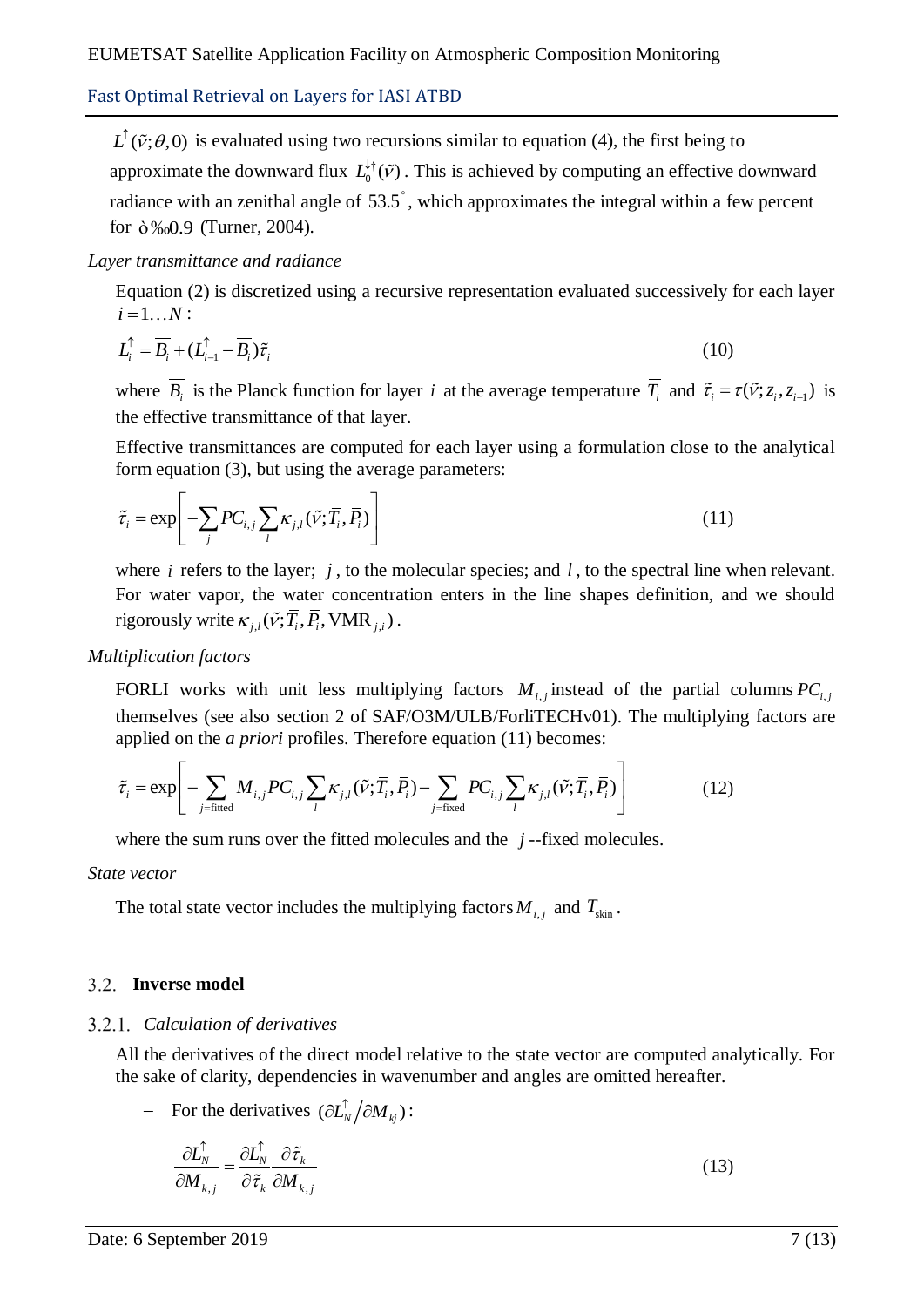with

$$
\frac{\partial \tilde{\tau}_k}{\partial M_{k,j}} = -PC_{k,j} \sum_l \kappa_{j,l} (\tilde{\nu}; \overline{T}_i, \overline{P}_i) \tilde{\tau}_k.
$$
\n(14)<sup>1</sup>

\nand, for  $k = 1...N$ :

$$
\frac{\partial \, L_N^{\uparrow}}{\partial \, \tilde{\tau}_k} = \prod_{j=k+1}^{N} \tilde{\tau}_j \, \frac{\partial \, L_k^{\uparrow}}{\partial \, \tilde{\tau}_k} \tag{15}
$$

with

$$
\frac{\partial L_k^{\uparrow}}{\partial \tilde{\tau}_k} = \prod_{j=1}^{k-1} \tilde{\tau}_j \frac{\partial L_0^{\uparrow}}{\partial \tilde{\tau}_k}.
$$
\n(16)

- For the Earth source radiance:

$$
\frac{\partial L_0^{\uparrow}}{\partial \tilde{\tau}_k} = (1 - \dot{\sigma}) \frac{\partial L_0^{\downarrow \dagger}}{\partial \tilde{\tau}_k} + \alpha \frac{\partial L_0^{\downarrow \dot{\mathbf{a}}}}{\partial \tilde{\tau}_k}.
$$
\n(17)

with:

$$
\frac{\partial L_0^{\downarrow \dagger}}{\partial \tilde{\tau}_k} = \prod_{j=1}^{k-1} \tilde{\tau}_j^{\dagger} \frac{\partial \tilde{\tau}_k^{\dagger}}{\partial \tilde{\tau}_k} (L_{k+1}^{\downarrow \dagger} - \overline{B}_k)
$$
(18)

where we use  $L_N^{\downarrow \dagger} = 0$ , and  $\tilde{\tau}_k^{\dagger}$  $\tilde{\tau}_k^{\dagger}$  being the transmittance for the geometry with an effective angle.

For the sun downward radiance:

$$
\frac{\partial L_0^{\downarrow_{\hat{\mathfrak{a}}}}}{\partial \tilde{\tau}_k} = \prod_{j=1,\neq k}^N \tilde{\tau}_j^{\dagger} \frac{\partial \tilde{\tau}_k^{\dagger}}{\partial \tilde{\tau}_k} L_N^{\downarrow_{\hat{\mathfrak{a}}}}
$$
(19)

where  $L_N^{\downarrow \hat{a}} = B(T^{\hat{a}})$  is the sun radiance, and  $\tilde{\tau}_k^{\hat{a}}$  the transmittance for the geometry with the solar zenithal angle.

- For surface temperature:  
\n
$$
\frac{\partial L_N^{\uparrow}}{\partial T_{\text{skin}}} = \frac{\partial L_N^{\uparrow}}{\partial L_0^{\uparrow}} \frac{\partial L_0^{\uparrow}}{\partial T_{\text{skin}}} = \prod_{j=1}^N \tilde{\tau}_j \left[ \delta \frac{\partial B(T_{\text{skin}})}{\partial T_{\text{skin}}} \right].
$$
\n(20)

#### *Optimal estimation*

#### 3.2.2.1 General formulation

The inverse problem is solved in FORLI using the Optimal Estimation Method (Rodgers, 2000). For the forward model, equation (2) can be written in a general way as:

<u>.</u>

<sup>&</sup>lt;sup>1</sup> Note that an extra term for water vapor containing the derivative of  $\kappa$  vs.  $M_{k,j}$  is included.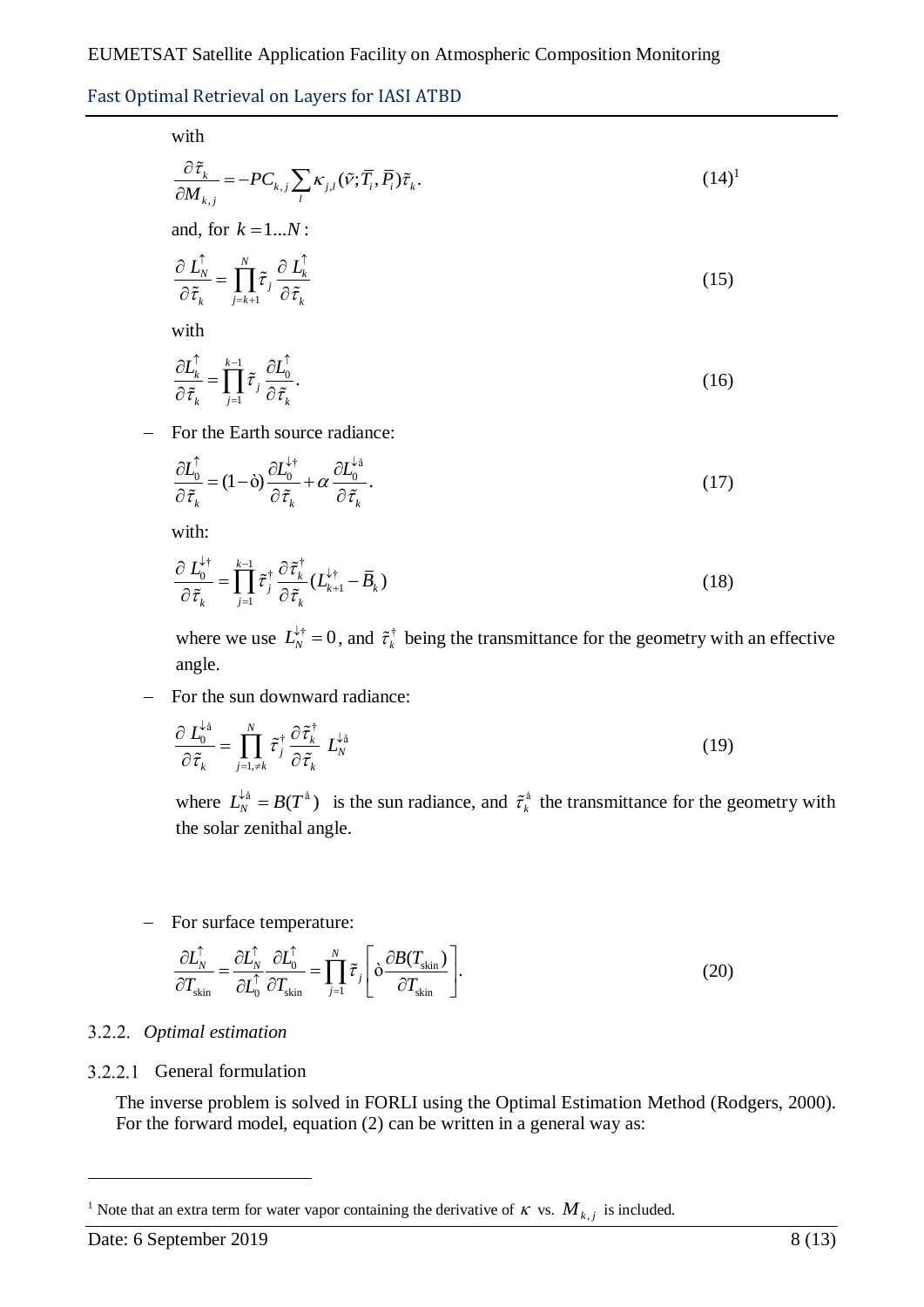## $y = F(x; b) + \eta$

where  $y$  is the measurement vector containing the measured radiance,  $x$  is the state vector, **b** represents other fixed parameters (air temperature, pressure, instrumental parameters...),  $\eta$  is the measurement noise and **F** the forward radiative transfer function. Based on an *a priori* state  $\mathbf{x}_a$ 

(21)

and considering a linear problem, the retrieved state **x**, is given by  
\n
$$
\mathbf{x} = \mathbf{x}_a + (\mathbf{K}^T \mathbf{S}_\eta^{-1} \mathbf{K} + \mathbf{S}_a^{-1})^{-1} \mathbf{K}^T \mathbf{S}_\eta^{-1} (\mathbf{y} - \mathbf{K} \mathbf{x}_a)
$$
\n(22)

with  $S_n$  and  $S_a$  being the noise and a priori variance-covariance matrices respectively, and where **K** is the Jacobian of the forward model **F** , the rows of which contain the derivatives of the spectrum with respect to the retrieved variables. In FORLI equation (22) is iteratively repeated using a Gauss-Newton method until convergence is achieved. For iteration *j* :<br>  $\mathbf{x}_{11} = \mathbf{x}_{11} + (\mathbf{K}^T \mathbf{S}^{-1} \mathbf{K} + \mathbf{S}^{-1})^{-1} \mathbf{K}^T \mathbf{S}^{-1} [\mathbf{v} - \mathbf{F}(\mathbf{x}_{11}) + \mathbf{K}(\mathbf{x}_{11} - \mathbf{x}_{11})]$ . using a Gauss-Newton method until convergence is achieved. For  $\mathbf{x}_{j+1} = \mathbf{x}_a + (\mathbf{K}_j^T \mathbf{S}_n^{-1} \mathbf{K}_j + \mathbf{S}_a^{-1})^{-1} \mathbf{K}_j^T \mathbf{S}_n^{-1} [\mathbf{y} - \mathbf{F}(\mathbf{x}_j) + \mathbf{K}(\mathbf{x}_j - \mathbf{x}_a)].$ 

$$
\mathbf{x}_{j+1} = \mathbf{x}_a + (\mathbf{K}_j^T \mathbf{S}_\eta^{-1} \mathbf{K}_j + \mathbf{S}_a^{-1})^{-1} \mathbf{K}_j^T \mathbf{S}_\eta^{-1} [\mathbf{y} - \mathbf{F}(\mathbf{x}_j) + \mathbf{K}(\mathbf{x}_j - \mathbf{x}_a)].
$$
\n(23)

Averaging kernel and gain matrices

The averaging kernel matrix is calculated as:

$$
\mathbf{A} = \mathbf{G}\mathbf{K} \tag{24}
$$

With G the gain matrix, whose rows are the derivatives of the retrieved state with respect to the spectral points:

$$
\mathbf{G} = (\mathbf{K}^T \mathbf{S}_\eta^{-1} \mathbf{K} + \mathbf{S}_a^{-1})^{-1} \ \mathbf{K}^T \mathbf{S}_\eta^{-1}.
$$

Error variance-covariance matrix

The variance-covariance matrix  $\hat{\mathbf{S}}$  representing the total statistical error after the retrieval, is:

$$
\hat{\mathbf{S}} = (\mathbf{K}^T \mathbf{S}_\eta^{-1} \mathbf{K} + \mathbf{S}_a^{-1})^{-1}.
$$
 (26)

## **Processing steps**

Information on Input parameters (L1C measurements, meteorological data, ancillary data, input parameters for the Optimal Estimation method and look-up tables) is given in the documents CATBD (complement to ATBD) for  $CO$ ,  $O_3$  and  $HNO_3$ .

## *Initialisation*

## *Read spectrum*

Get  $\vec{y}$  on the wavenumber grid defined by  $\delta \tilde{v}$  and  $\tilde{v}_{\text{start}}$  to  $\tilde{v}_{\text{end}}$ , check validity.

## *Read model*

Read altitude grid  $z_i$  *i* = 1...*N*. Put pressure, temperature, humidity and the volume mixing ratio

of trace gases  $j = 1...M$  on the altitude grid ( $\vec{P}_N$ ,  $\vec{T}_N$ ,  $\vec{Q}_N$  and VMR<sub>[N×M]</sub>), check validity.

## *Build S<sup>a</sup>*

Read error covariance matrix  $S_{a[N\times N]}$  from file, cut out entries below  $z_G$ . Calculate inverse  $S_{a[N\times N]}^{-1}$  $S_a^{-1}$ <sub>*N × N*</sub>  $\times$ Check validity.

*Multiplication factors*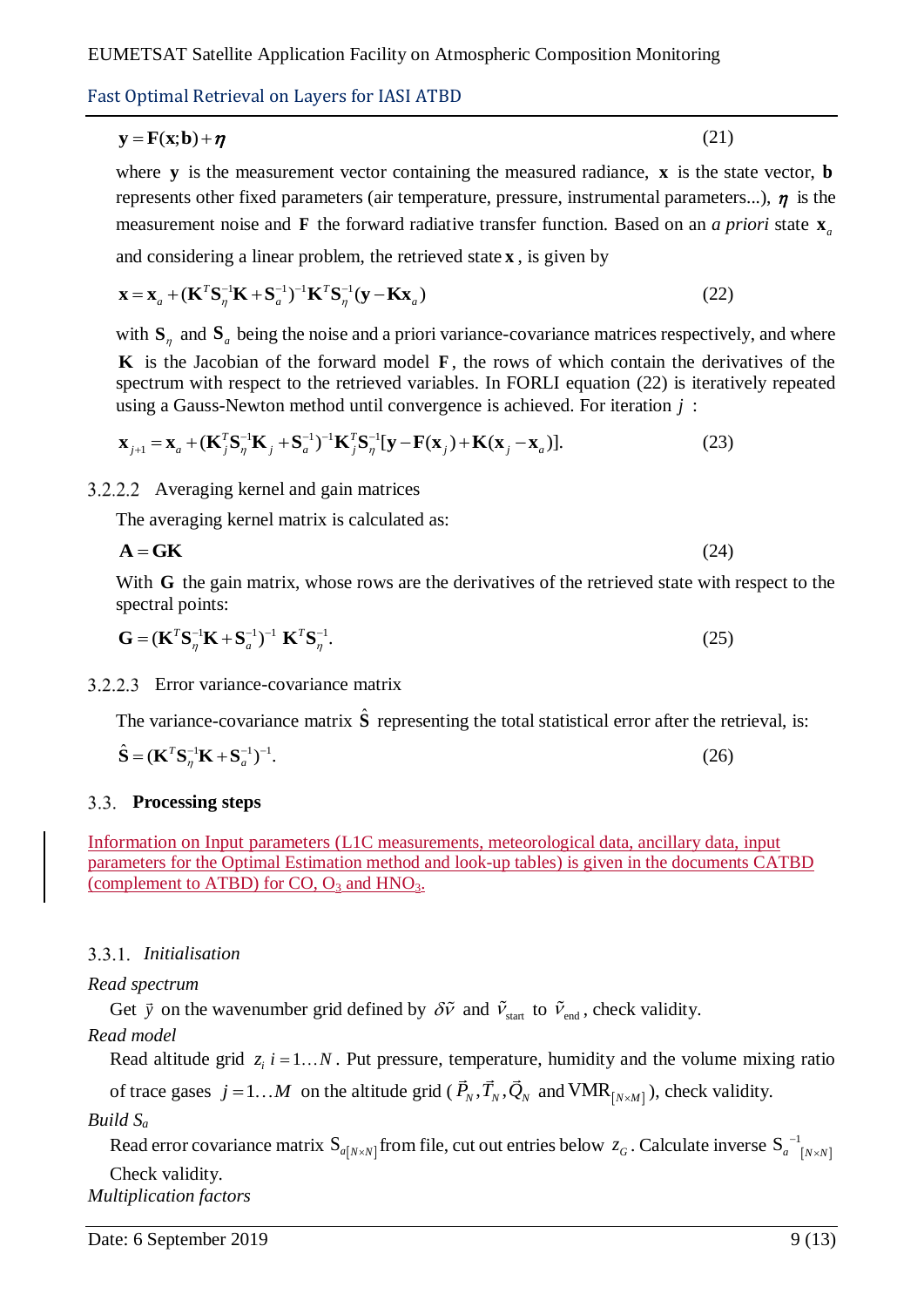Initialise the multiplicative factors MF and MF<sub>a</sub> for all target species and set the cost function. *Index of refraction of air*

Compute the function of the index of refraction of air  $n(z)$ .

*Variables within the layer*

Compute  $T_i(z)$ ,  $P_i(z)$ ,  $Q_i(z)$ , VMR<sub>*i,j*</sub>(*z*) from  $\vec{T}$ ,  $\vec{P}$ ,  $\vec{Q}$ , VMR.

## *Ray tracing for upward flux*

*Path length in layer i*

$$
l_i = \int_{z_i}^{z_{i+1}} \frac{\mathrm{d}s(z)}{\mathrm{d}z} \mathrm{d}z \tag{27}
$$

*Molecular density of species j in layer i*:  
\n
$$
\rho_j(z) = \text{VMR}_{i,j}(z) \text{MF}_j(z) \frac{P_i(z)}{k_B T_i(z)}
$$
\n(28)

*Average parameters for layer i*

$$
_{i} = \frac{T_{i}}{l_{i}}
$$
 where  $T_{i} = \int_{z_{i}}^{z_{i}+1} T_{i}(z) \frac{ds(z)}{dz} dz$  (29)

$$
_{i} = \frac{P_{i}}{l_{i}}
$$
 where  $P_{i} = \int_{z_{i}}^{z_{i}+1} P_{i}(z) \frac{ds(z)}{dz} dz$  (30)

$$
_{i} = \frac{RH_{i}}{l_{i}}
$$
 where  $RH_{i} = \int_{z_{i}}^{z_{i}+1} Q_{i}(z) \frac{ds(z)}{dz} dz$  (31)

## *Partial column for species j in layer i :*

The partial column  $\langle PC^{\uparrow} \rangle_{[N \times M]}$  $\langle PC^{\uparrow} \rangle_{[N \times M]}$  for each layer *i* and molecule *j* is calculated using equation (9). The partial air column  $\langle P \vec{C}_{\text{air}}^{\uparrow} \rangle_{[N]}$  for each layer *i* is calculated as:

$$
\langle PC_{air}^{\uparrow} \rangle_{i} = \int_{z_{i}}^{z_{i}+1} \frac{P_{i}(z)}{kT_{i}(z)} \frac{ds(z)}{dz} dz
$$
\n(32)

## *Ray tracing for downward flux*

*Path length in layer i*

The path length is calculated using equation (1) with  $\theta$ =53.5 and the path length along the line of sight  $l_N$  is calculated for each layer *i* using equation (27).

## *Partial column for species j in layer i :*

The partial column  $\langle PC^{\downarrow} \rangle_{[N \times M]}$  $\langle PC^{\downarrow} \rangle_{[N \times M]}$  for each layer *i* and molecule *j* is calculated using eq. (9) and the partial air column  $\langle \overrightarrow{PC}_{air}^{\downarrow} \rangle_{[N]}$  for each layer *i* using eq. (32).

## *Radiance and derivatives*

# *Absorption coefficient in layer i*

*orption coefficient in layer i*<br> $\kappa_{i,j}(\tilde{v},<\!>T\!>_{i},<\!P\!>_{i},<\!Q\!>_{i},j),$  is taken from pre-calculated lookup tables.

## *Transmittance for layer i*

The effective upward transmittance  $\vec{\tau}_N^{\uparrow}$ :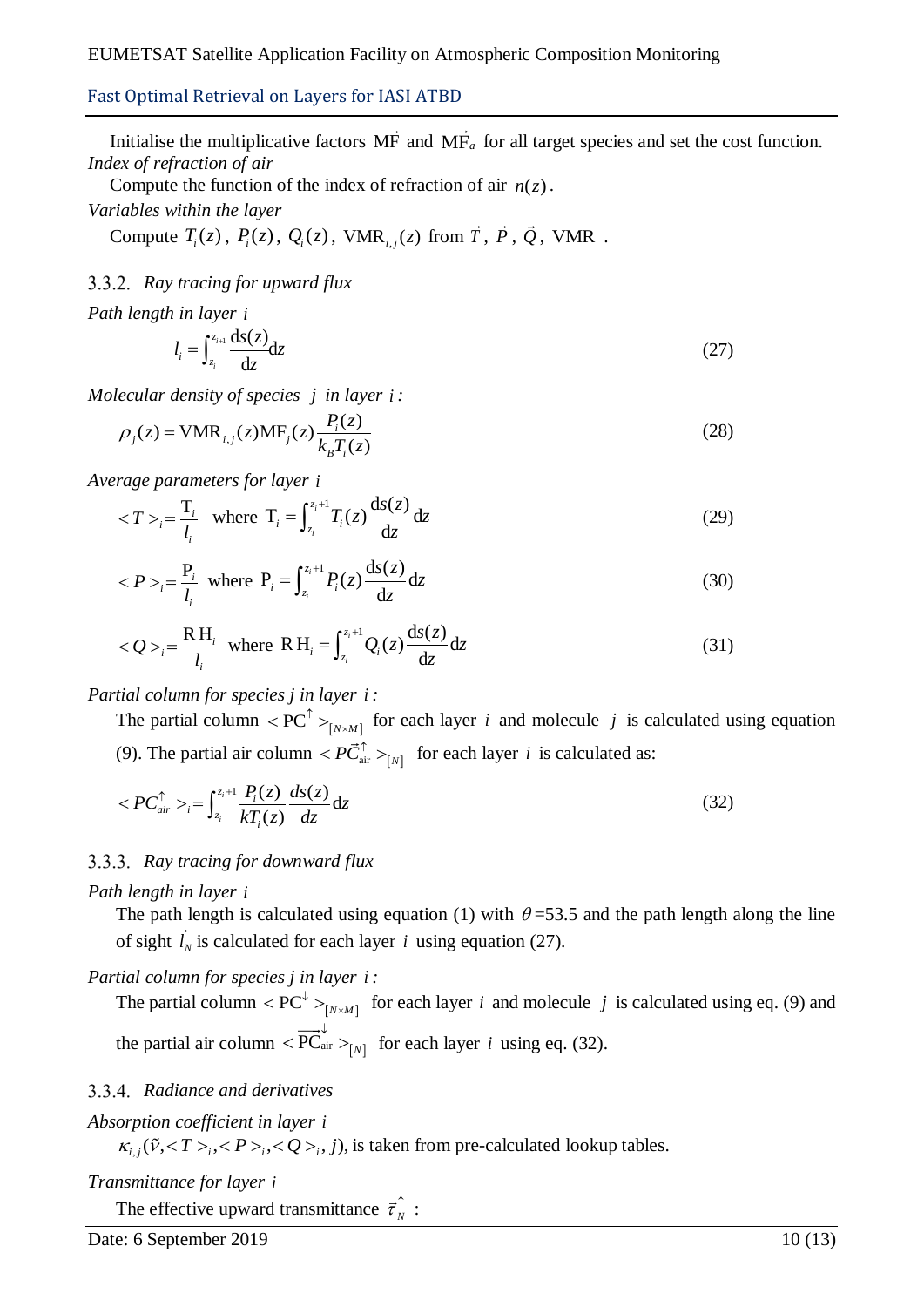Fast Optimal Retrieval on Layers for IASI ATBD  
\n
$$
\tau_i^{\uparrow} = \exp\left[-\sum_{j=\text{fitted}} \mathbf{M} \mathbf{F}_{i,j} < \mathbf{PC}^{\uparrow} >_{i,j} \sum_{l} \kappa_{j,l} - \sum_{j=\text{fixed}} < \mathbf{PC}^{\uparrow} >_{i,j} \sum_{l} \kappa_{j,l}\right].
$$
\n(33)

The effective downward transmittance 
$$
\vec{\tau}_N^{\downarrow}
$$
 is calculated as:  
\n
$$
\tau_i^{\downarrow} = \exp\left[-\sum_{j=\text{fitted}} \text{MF}_{i,j} < \text{PC}^{\downarrow} >_{i,j} \sum_{l} \kappa_{j,l} - \sum_{j=\text{fixed}} < \text{PC}^{\downarrow} >_{i,j} \sum_{l} \kappa_{j,l}\right].
$$
\n(34)

#### *Layer radiance*

The radiance L measured at the sounder is recursively calculated following:

$$
L_N^{\downarrow} = 0 \tag{35}
$$

$$
L_i^{\downarrow} = (L_{i+1}^{\downarrow} - B(_{i+1})\tau_{i+1}^{\downarrow} + B(_{i+1}) \text{ until } L_0^{\downarrow} \text{ is reached.}
$$
 (36)

$$
L_0^{\uparrow} = \dot{\mathbf{\omega}}B(T_G) + (1 - \dot{\mathbf{\omega}})L_0^{\downarrow}
$$
\n(37)

$$
L_i^{\uparrow} = (L_{i-1}^{\uparrow} - B(_{i})\tau_i^{\uparrow} + B(_{i}) \text{ until } L_N^{\uparrow} = L \text{ is reached.}
$$
 (38)

*Derivatives*

- For upward transmittance over the multiplication factors:

$$
D_{k,j}^1 = \frac{\partial \tau_k^{\uparrow}}{\partial M F_{k,j}} = -\langle PC^{\uparrow} \rangle_{k,j} \sum_l \kappa_{j,l} \tau_k^{\uparrow}
$$
\n(39)

- For effective downward radiance over the upward transmittance:  
\n
$$
D_k^2 = \frac{\partial L_0^{\downarrow}}{\partial \tau_k^{\uparrow}} = \prod_{j=1}^{k-1} \tau_j^{\downarrow} \exp\left(-\frac{<\text{PC}_{\text{air}}^{\downarrow} >_k}{<\text{PC}_{\text{air}}^{\uparrow} >_k}\right) \times \left(L_{k+1}^{\downarrow} - B(_{k})\right)
$$
\n(40)

$$
L_{N}^{\downarrow}=0.
$$

For effective upward radiance over the upward transmittance is calculated as:

$$
D_k^3 = \frac{\partial L_0^{\uparrow}}{\partial \tau_k^{\uparrow}} = (1 - \dot{\sigma}) D_k^2 \tag{41}
$$

- For the upward radiance over the upward transmittance:

$$
\mathbf{D}_k^4 \equiv \prod_{j=1}^{k-1} \tau_j^{\uparrow} \mathbf{D}_k^3 \tag{42}
$$

- For the effective upward radiance over the upward transmittance is calculated as:

$$
\mathbf{D}_{k}^{5} \equiv \prod_{j=k+1}^{N} \tau_{j}^{5} \mathbf{D}_{k}^{4} \tag{43}
$$

 For effective upward radiation at TOA for each species *j* and layer *k* over the multiplicative factor:

$$
K_{k,j} \equiv \mathbf{D}_k^5 \mathbf{D}_{k,j}^1 \tag{44}
$$

 $-$  For skin temperature using eq (20)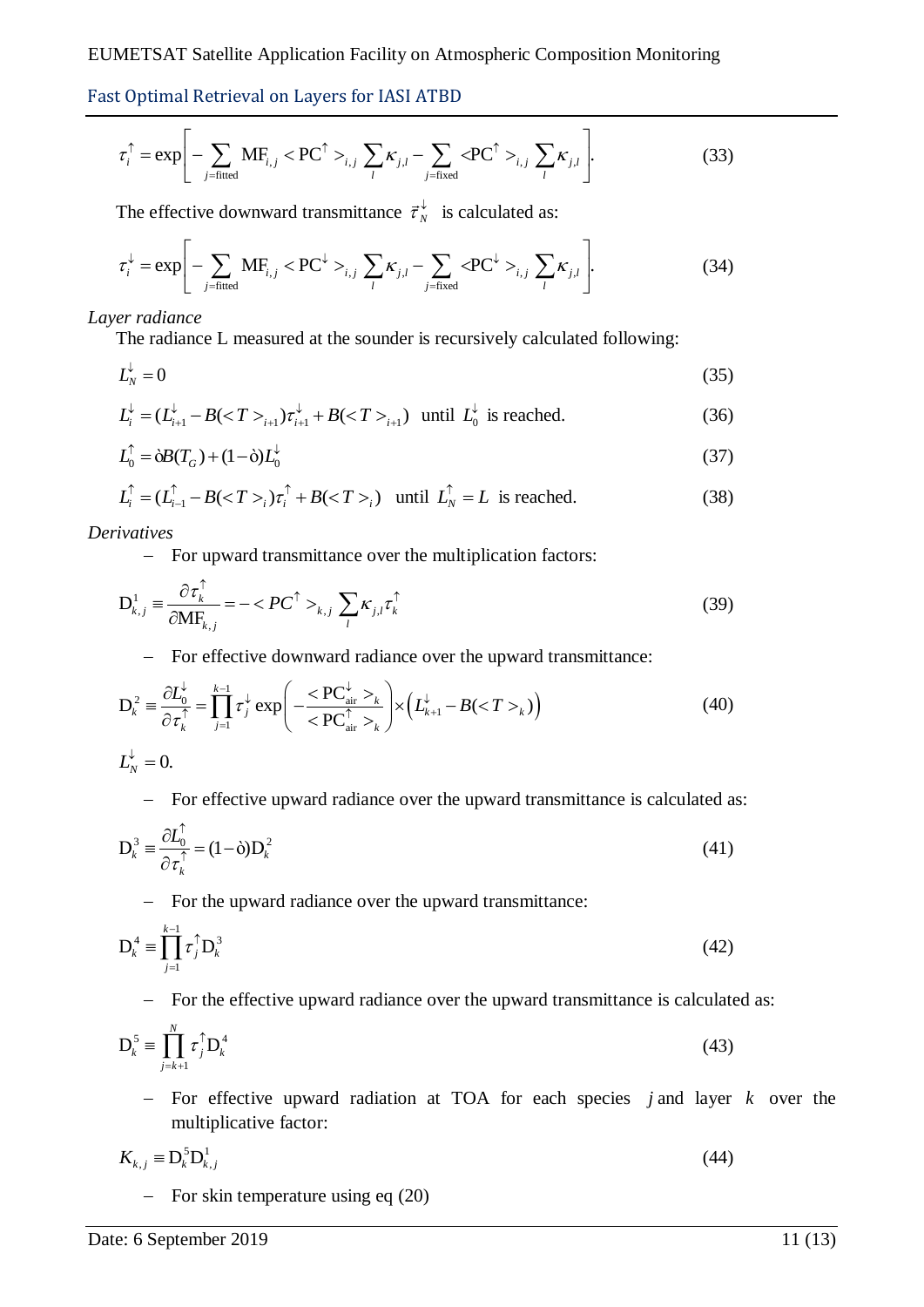All is stored in  $\mathbf{K}_{N \times M + X}$ 

## *Surface reflectivity*

Estimate effective reflectivity from  $\vec{y}$  at short wavenumber end.

*Convolution with the instrumental line shape:*

$$
\vec{L}_{[N]}^{\uparrow} \leftarrow \vec{L}_{[N]}^{\uparrow} \otimes ILS
$$
\n
$$
\mathbf{K}_{[N \times M + X]} \leftarrow \mathbf{K}_{[N \times M + X]} \otimes ILS
$$
\n(45)

*Inversion*

*Calculation of new multiplication factors*

$$
W_1 = S_{\eta}^{-1} K
$$
  
\n
$$
W_2 = S_a^{-1} + K^T W_1
$$
  
\n
$$
\overrightarrow{w_1} = K(\overrightarrow{MF} - \overrightarrow{MF_a})^T
$$
  
\n
$$
\overrightarrow{w_2} = W_1^T [\overrightarrow{y} - \overrightarrow{L} + \overrightarrow{w_1}]
$$
  
\n
$$
W_3 = W_2^{-1}
$$
  
\nd
$$
\overrightarrow{MF} = W_3 \overrightarrow{w_2}
$$

Set  $\vec{M}F_{new} = \vec{M}F + d\vec{M}F$ 

*Cost function*

Set 
$$
\text{MI}_{new}^{\prime} = \text{MI} + \text{dI} \text{VIF}
$$
  
\n*t function*  
\n
$$
Cost_{new} = (\vec{y} - \vec{L})^T \text{S}_\eta^{-1} (\vec{y} - \vec{L}) + ((\text{MF}_{new} - \text{MF}_{a})^T)^T \text{S}_a^{-1} ((\text{MF}_{new} - \text{MF}_{a})^T) \qquad (46)
$$

 $\hat{S}$  is calculated using equation (26).

The stepsize is calculated:

$$
d = \sqrt{\left((\overrightarrow{MF} - \overrightarrow{MF_{new}})^T\right)^T \hat{S}^{-1}\left((MF - MF_{new})^T\right)}
$$
(47)

Check for convergence:

If convergence is not achieve and the difference in cost functions too large set  $MF_a = MF_{new}$  $Cost = Cost_{new}$  and loop.

## *Outputs*

- Retrieved partial columns in layers using equation (9).
- Averaging kernels matrix using equation (24).
- Total statistical error matrix using equation (26).